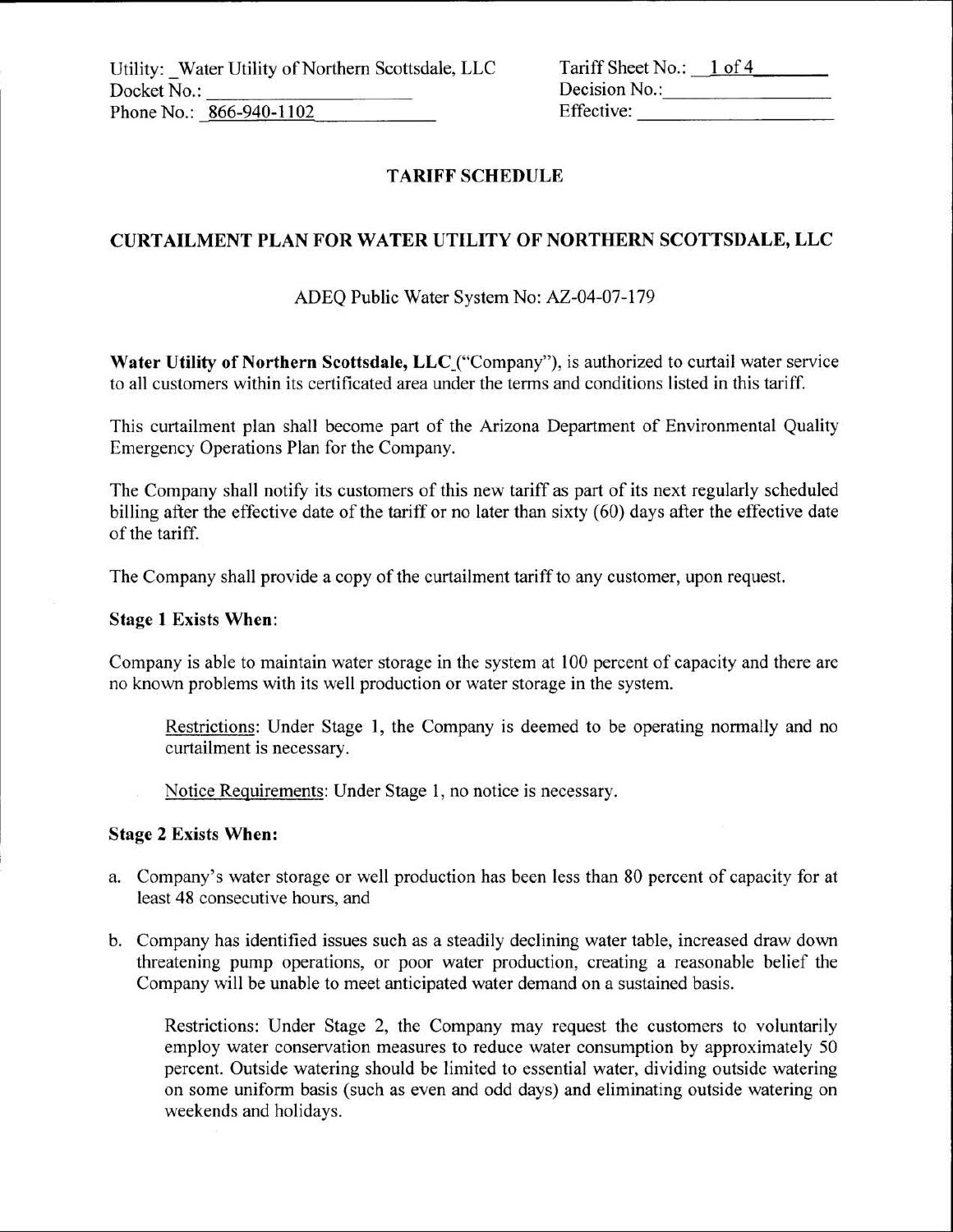Tariff Sheet No.: 2 of 4 Decision No.: Effective:

Notice Requirements: Under Stage 2, the Company is required to notify customers by delivering written notice door to door at each service address, or by United States first class mail to the billing address or, at the Company's option, both. Such notice shall notify the customers of the general nature of the problem and the need to conserve water.

### Stage **3 Exists When:**

- a. Company's total water storage or well production has been less than 50 percent of capacity for at least 24 consecutive hours, and
- b. Company has identified issues such as a steadily declining water table, increased draw down threatening pump operations, or poor water production, creating a reasonable belief the Company will be unable to meet anticipated water demand on a sustained basis.

Restrictions: Under Stage 3, the Company shall request the customers to voluntarily employ water conservation measures to reduce daily consumption by approximately 50 percent. All outside watering should be eliminated, except livestock, and indoor water conservation techniques should be employed whenever possible. Standpipe service shall be suspended.

#### Notice Requirements:

- 1. Company is required to notify customers by delivering written notice to each service address, or by United States first class mail to the billing address or, at the Company's option, both. Such Notice shall notify the customers of the general nature of the problem and the need to conserve water.
- 2. Beginning with Stage 3, the Company shall post at least l sign showing the curtailment stage. Signs shall be posted at noticeable locations, like at the well sites and at the entrance to major subdivisions served by the Company.
- 3. The Company shall notify the Consumer Services Section of the Utilities Division of the Corporation Commission at least 12 hours prior to entering*Stage* 3.

Once Stage 3 has been reached, the Company must begin to augment the supply of water by either hauling or through an emergency interconnect with an approved water supply in an attempt to maintain the curtailment at a level no higher than Stage 3 until a permanent solution has been implemented.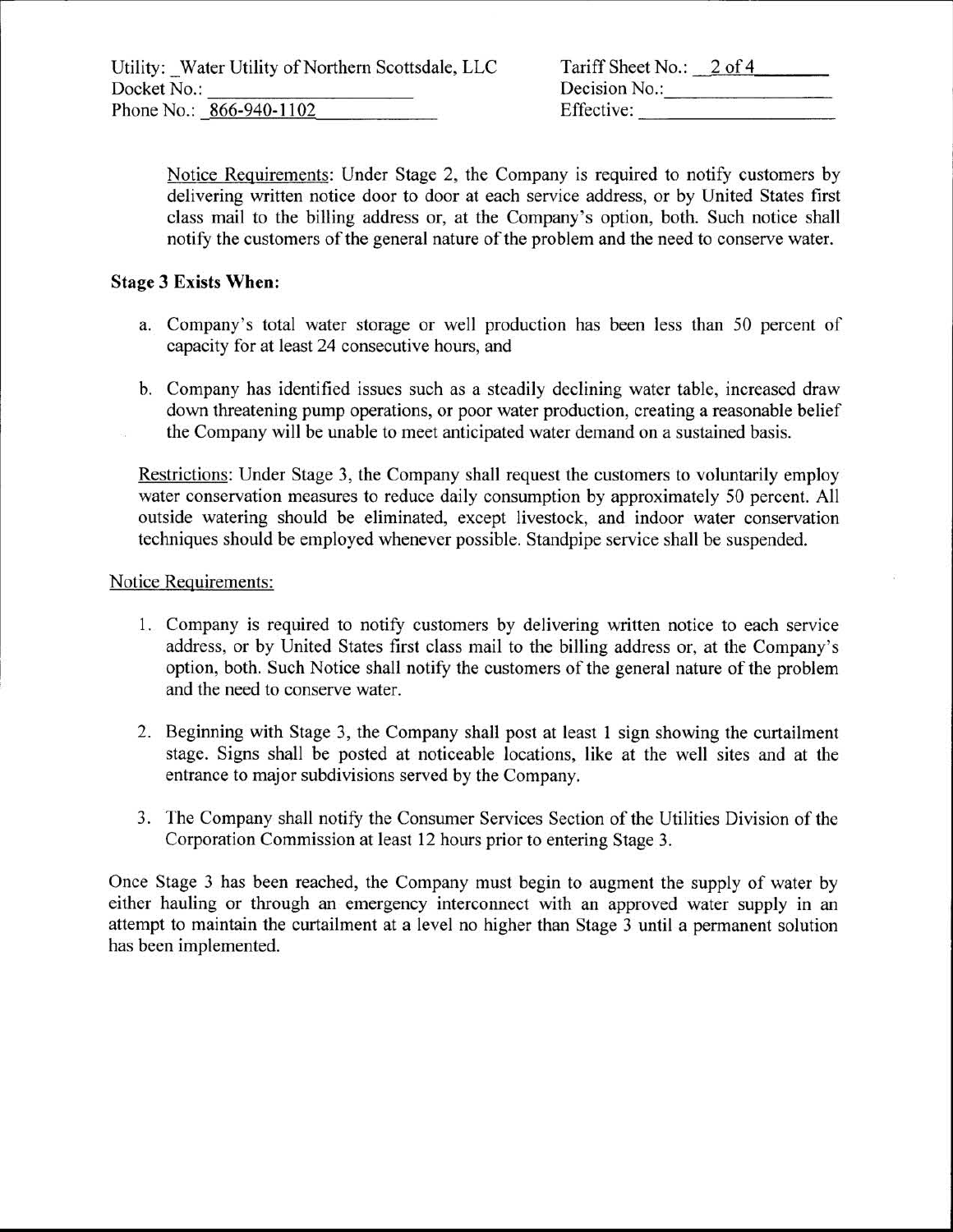| Tariff Sheet No.: 3 of 4 |  |
|--------------------------|--|
| Decision No.:            |  |
| Effective:               |  |

## **Stage 4 Exists When:**

I

- a. Company's total water storage or well production has been less than 25 percent of capacity for at least 12 consecutive hours, and <sup>i</sup>
- b. Company has identified issues such as a steadily declining water table, increased draw down threatening pump operations, or poor water production, creating a reasonable belief the Company will be unable to meet anticipated water demand on a sustained basis.

Restrictions: Under Stage 4, Company shall inform the customers of a **mandatory** restriction to employ water conservation measures to reduce daily consumption. Failure to comply will result in customer disconnection. The following uses of water shall be prohibited:

- Irrigation of outdoor lawns, **trees,**shrubs, or any plant life is prohibited
- Washing of any vehicle is prohibited
- The use of water for dust control or any outdoor cleaning uses is prohibited
- The use of drip or misting systems of any kind is prohibited
- The filling of any swimming pool, spas, fountains or ornamental pools is prohibited
- The use of construction water is prohibited
- Restaurant patrons shall be served water only upon request
- Any other water intensive activity is prohibited

The Company's operation of its standpipe service is prohibited. The addition of new service lines and meter installations is prohibited.

### Notice Requirements:

- l. Company is required to notify customers by delivering written notice to each service address, or by United States first class mail to the billing address or, at the Company's option, both. Such notice shall notify the customers of the general nature of the problem and the need to conserve water.
- 2. Company shall post at least l sign showing curtailment stage. Signs shall be posted at noticeable locations, like at the well sites and at the entrance to major subdivisions served by the Company.
- 3. Company shall notify the Consumer Services Section of the Utilities Division of the Corporation Commission at least 12 hours prior to entering Stage 4.

Once Stage 4 has been reached, the Company must augment the supply of water by hauling or through an emergency interconnect from an approved supply or must otherwise provide emergency drinking water for its customers until a permanent solution has been implemented.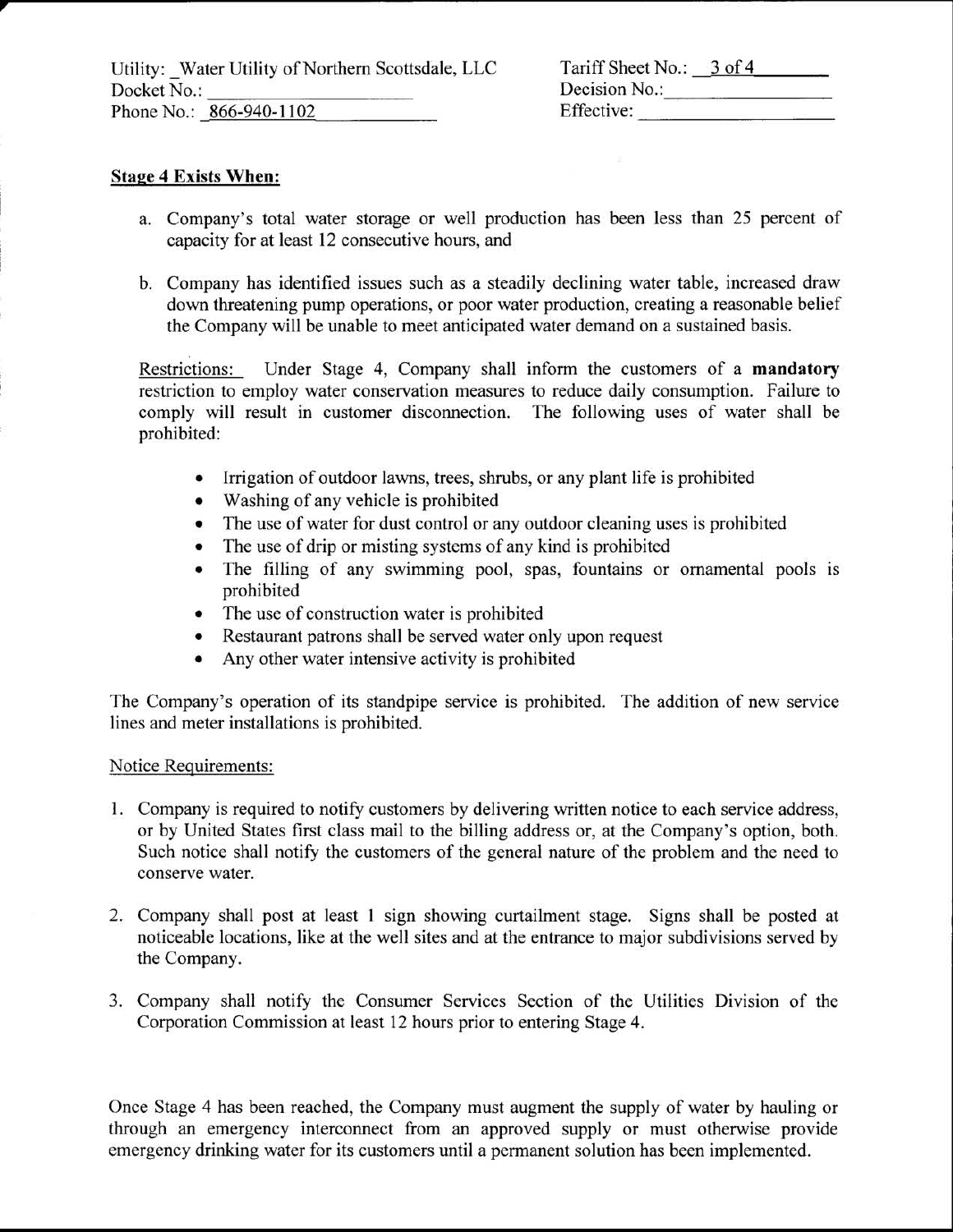Utility: Water Utility of Northern Scottsdale, LLC Docket No.: Phone No.: 866-940-1102

| Tariff Sheet No.: | $4$ of $4$ |
|-------------------|------------|
| Decision No.:     |            |
| Effective:        |            |

Customers who fail to comply with the above restrictions will be given a written notice to end all outdoor use. Failure to comply with two (2) working days of receipt of the notice will result in temporary loss of service until an agreement can be made to end unauthorized use of outdoor water. To restore service, the customer shall be required to pay all authorized reconnection fees. If a customer believes he/she has been disconnected in error, the customer may contact the Commission's Consumer Services Section at 1-800-222-7000 to initiate an investigation.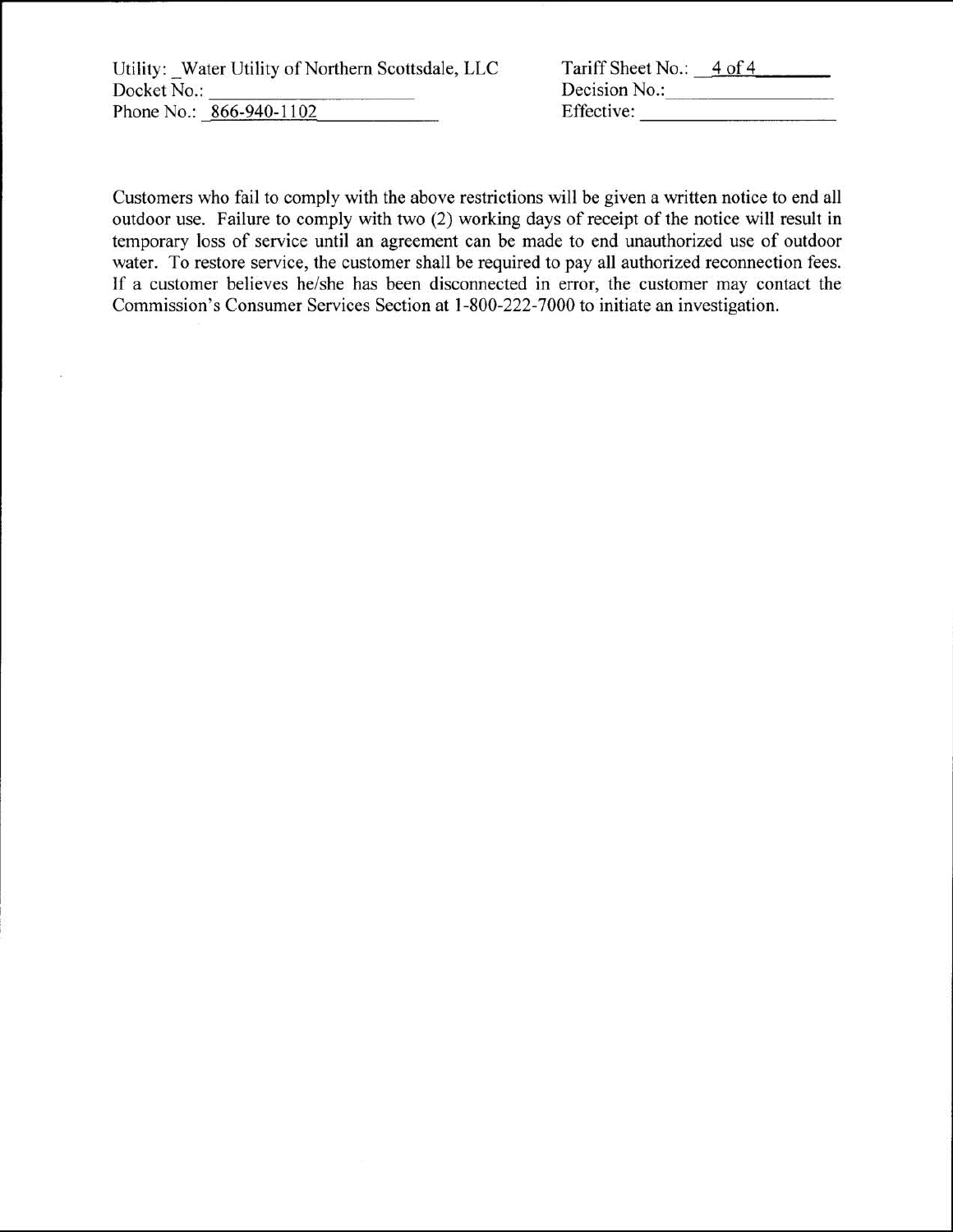

|                | 0000176372                                                                                                                                 |  |
|----------------|--------------------------------------------------------------------------------------------------------------------------------------------|--|
| 1              | BEFORE THE ARIZONA CORPORATION SENSELVED                                                                                                   |  |
| $\overline{c}$ | AZ CORP COMMISSION<br>Arizona Corporation Commission<br><b>COMMISSIONERS</b><br>DOCKET CONTROL<br><b>DOCKETED</b><br>TOM FORESE - CHAIRMAN |  |
| 3              | <b>BOB BURNS</b><br>2011 JAN 11 P 3 37<br>JAN 11 2017<br><b>DOUG LITTLE</b>                                                                |  |
| 4              | <b>ANDY TOBIN</b><br><b>BOYD W. DUNN</b><br><b>DOCKETED BY</b>                                                                             |  |
| 5              |                                                                                                                                            |  |
| 6              | DOCKET NO. W-03720A-04-0934<br>IN THE MATTER OF THE APPLICATION OF                                                                         |  |
| 7              | WATER UTILITY OF NORTHERN<br>NOTICE OF FILING COMPLIANCE<br>SCOTTSDALE TARIFF FILING FOR APPROVAL)<br>OF A CURTAILMENT TARIFF.             |  |
| 8              |                                                                                                                                            |  |
| 9              |                                                                                                                                            |  |
| 10             | In June 2016, Water Utility of Northern Scottsdale, LLC converted from an Arizona                                                          |  |
| 11             | corporation to a limited liability company under the Arizona Entity Restructuring Act, A.R.S. §                                            |  |
| 12             | 29-2101. Under the Act, the converted entity remains "same entity without interruption as the                                              |  |
| 13             | converting entity." A.R.S. $\S$ 29-2406(A)(1)(b). In connection with the reorganization, the name                                          |  |
| 14             | of the entity was changed from Water Utility of Northern Scottsdale, Inc. to Water Utility of                                              |  |
| 15             | Northern Scottsdale, LLC.                                                                                                                  |  |
| 16             | Accordingly, Water Utility of Northern Scottsdale, LLC is submitting updated tariff sheets                                                 |  |
| 17             | reflecting its new name. Attached is the revised Curtailment Plan Tariff reflecting the new                                                |  |
| 18             | name. No other changes were made.                                                                                                          |  |
| 19             |                                                                                                                                            |  |
| 20             | RESPECTFULLY SUBMITTED this $\mathsf{N}^{\mathsf{4h}}$ day of January, 2017.                                                               |  |
| 21             | SNELL & WILMER L.L.P.                                                                                                                      |  |
| 22             |                                                                                                                                            |  |
| 23             |                                                                                                                                            |  |
| 24             | J. Sabo                                                                                                                                    |  |
| 25             | One Arizona Center<br>400 East Van Buren Street                                                                                            |  |
| 26             | Phoenix, Arizona 85004                                                                                                                     |  |
| 27             | <b>Attorney for Global Utilities</b>                                                                                                       |  |
| 28             |                                                                                                                                            |  |
|                |                                                                                                                                            |  |
|                |                                                                                                                                            |  |

ORIGINAL